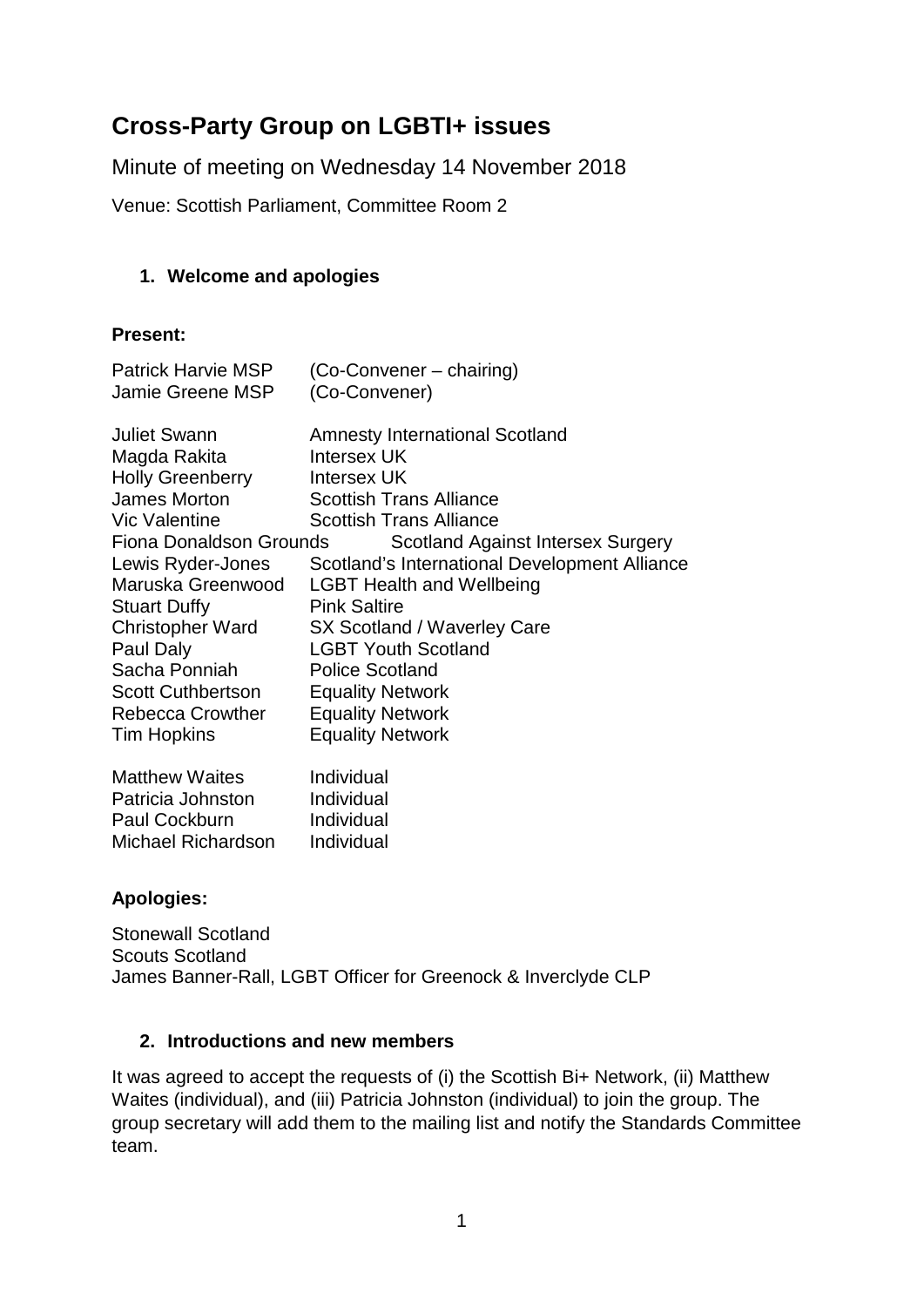# **3. Minute of previous meeting (5th September 2018)**

It was noted that the figure near the top of page 2 of the draft minute of the previous meeting, for the total cost to the Equality Network of the secretarial support for the Group over the previous year, should be £750. With that change, the minute was agreed.

# **4. Matters arising from the previous meeting**

All actions from the previous meeting had been completed:

- LGBT Youth Scotland's presentation on homelessness was circulated to the **Group**
- Relevant organisations were invited to today's meeting to discuss international issues
- Kezia Dugdale MSP submitted written Parliamentary Questions on homelessness and these were answered in October

Group members expressed disappointment that the Housing Minister, Kevin Stewart, had replied to Kezia Dugdale that diversity monitoring questions on sexual orientation and gender identity are too sensitive to ask in the context of homelessness.

Pink Saltire and LGBT Youth Scotland have submitted FoI requests to all local authorities about:

- what equalities data they hold on homelessness applications, and
- their equality impact assessments of their homelessness policies,

and they will report on responses received at the next meeting.

## **5. International LGBTI equality**

The Group heard testimony from an overseas human rights defender hosted by Amnesty. Juliet from Amnesty noted that some defenders face extreme risk in their home countries (for this reason the testimony is not minuted).

Scott from the Equality Network spoke – see attached presentation.

Matthew Waites asked about the membership of the UK Alliance for Global Equality and Scott replied that currently the Equality Network is the only member organisation from Scotland, and there is only one other from outside London.

There was a discussion. Should the Scottish Government and Parliament be more vocal in speaking out about good and bad developments overseas. Scott's view was yes, but it's important to listen to activists in the country concerned before doing that. Harm can be done by saying something inappropriate, and activism must be decided by in-country activists.

Jamie Greene noted that the Scottish Parliament could do more to celebrate positive things, eg Taiwan's Pride event. In the international development debate a few weeks ago good work was highlighted in a few countries. Group members could take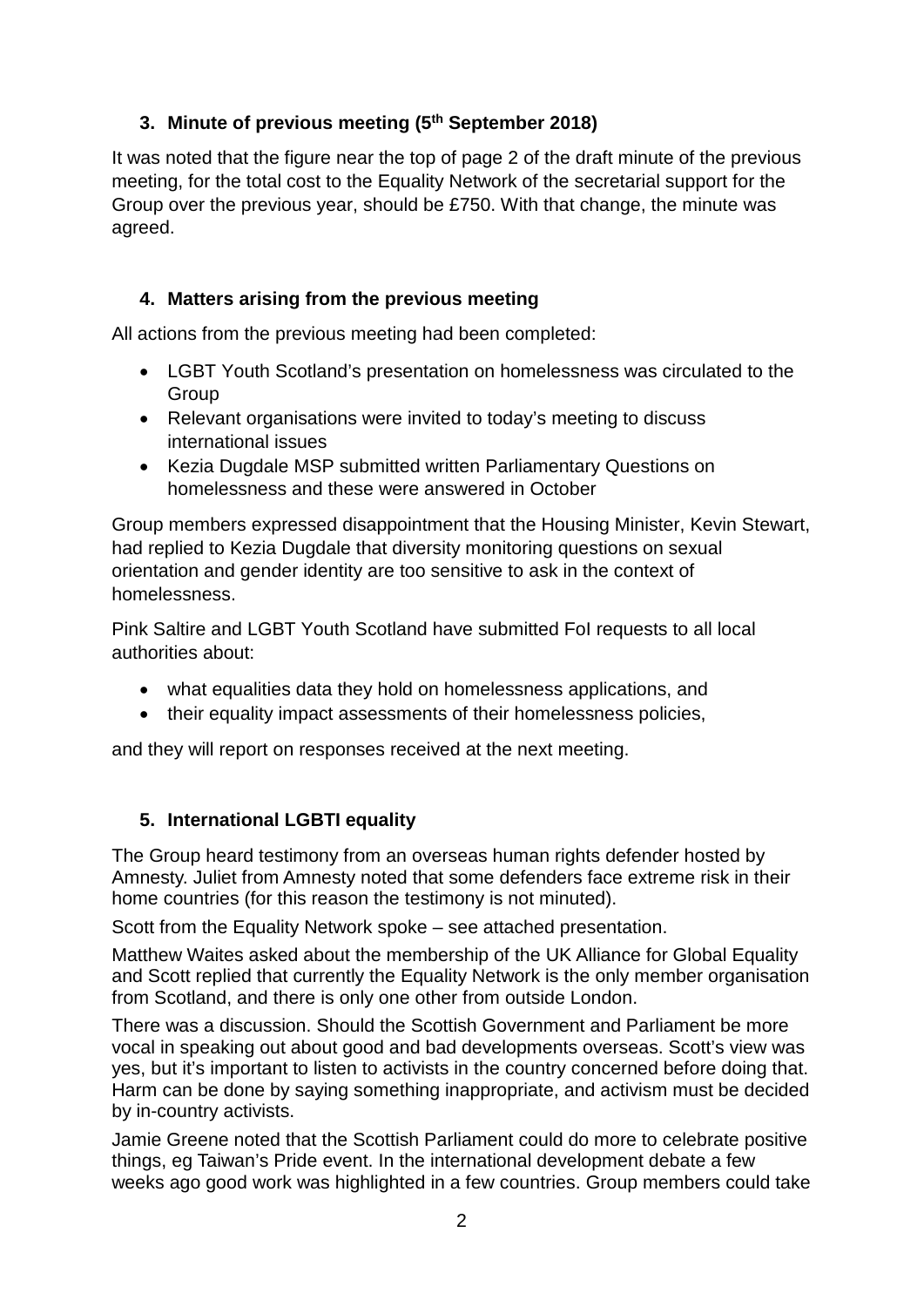up the lack of funding on LGBTI issues with the Minister for International Development.

Lewis from SIDA noted that SIDA is funded from the Scottish Government International Development Fund, but LGBTI issues are not on the radar of many SIDA members. SIDA currently lacks this voice, but LGBTI organisations could potentially get involved.

It was noted that there could be a real opportunity for LGBTI to become a strand of future international development funding.

Patrick Harvie suggested exploring this with the International Development Cross-Party Group.

Matthew Waites of Glasgow University spoke – see attached presentation.

There was a discussion. Lewis from SIDA noted that Scotland's international development fund is small, and part of it covers the running of the Scotland Malawi Partnership and SIDA. SIDA covers all countries, and public sector bodies, private sector bodies and NGOs are members. The framework for the work is the UN Strategic Development Goals – there is no direct mention of LGBTI in those, and there is a lack of knowledge on LGBTI in the international development sector. "Leave no one behind" is a prominent theme, but is currently focusses just on gender and disability.

SIDA might be able to work with LGBTI organisations to promote LGBTI inclusion in international development work. Scotland follows a partnership model – smaller NGOs do smaller projects, in the four priority countries. Could LGBTI NGOs be involved? Stonewall have a forum in London connecting LGBT to international development.

Scott from the Equality Network said that there were some structural issues with Scottish Government international development funding, eg turnover limits are problematic for organisations that do other work as well as international work.

It was noted that Amnesty's work was as a human rights campaign, not international development. Amnesty gets no government funding, so it is visibly independent.

Are LGBTI organisations in Scotland prepared to go to other countries to share, and do they have enough experience?

Scott from the Equality Network suggested that an alliance would be a good model, like the Equality and Justice Alliance [\(https://hrrn.blogs.sas.ac.uk/files/2018/08/EJA-](https://hrrn.blogs.sas.ac.uk/files/2018/08/EJA-Briefing.pdf)[Briefing.pdf\)](https://hrrn.blogs.sas.ac.uk/files/2018/08/EJA-Briefing.pdf). Equality Network is a member of a couple of international networks and is building relationships.

Juliet from Amnesty noted the importance of standing up on other issues, for example the rights of people with albinism in Malawi, and also the importance of supporting people at risk of harm including being killed.

Lewis of SIDA noted that in the international development sector there can still be an underlying assumption of the global north going to "help" the global south, and we need to address this.

Jamie Greene asked people to consider what can be done to help equality activism in Northern Ireland.